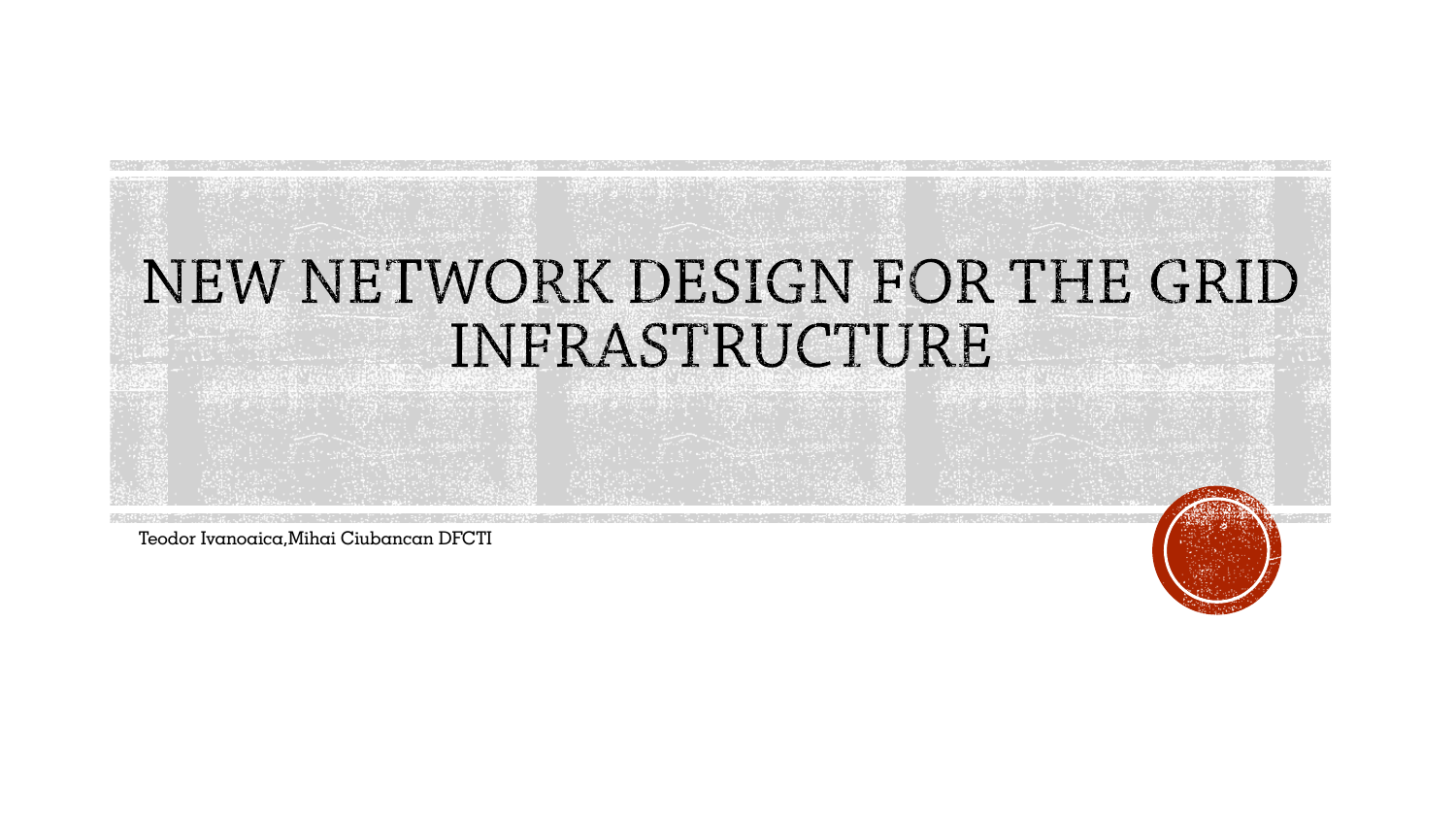# RO-LCG 2016 NEW NETWORK DESIGN FOR THE GRID INFRASTRUCTURE



# What is GRID Computing.

**Grid computing** is the collection of computer resources from multiple locations to reach a common goal. – according to: [https://en.wikipedia.org/wiki/Grid\\_computing](https://en.wikipedia.org/wiki/Grid_computing)

**Grid computing** is a distributed architecture of large numbers of computers connected to solve a complex problem. – according to: <http://searchdatacenter.techtarget.com/definition/grid-computing>

A scientist studying proteins logs into a computer and uses an entire network of computers to analyze data. A businessman accesses his company's network through a PDA in order to forecast the future of a particular stock. An Army official accesses and coordinates computer resources on three different military networks to formulate a battle strategy. All of these scenarios have one thing in common: They rely on a concept called **Grid computing**. – according to:<http://computer.howstuffworks.com/grid-computing.htm>

Started almost 14 years ago, as a need defined by the High Energy Physics communities used to analyse and process the data sets generated by CERN and presented as "Experiments at CERN generate colossal amounts of data. The Data Centre stores it, and sends it around the world for analysis" , is generating a tremendous load for all the computing infrastructure all over the world.

"**Approximately 600 million times per second, particles collide within the** [Large Hadron Collider \(LHC\).](https://home.cern/about/accelerators/large-hadron-collider) Each collision generates particles that often decay in complex ways into even more particles**. Electronic circuits record the passage of each particle through a detector as a series of electronic signals, and send the data to the CERN Data Centre (DC) for digital reconstruction**."

https://home.cern/about/computing

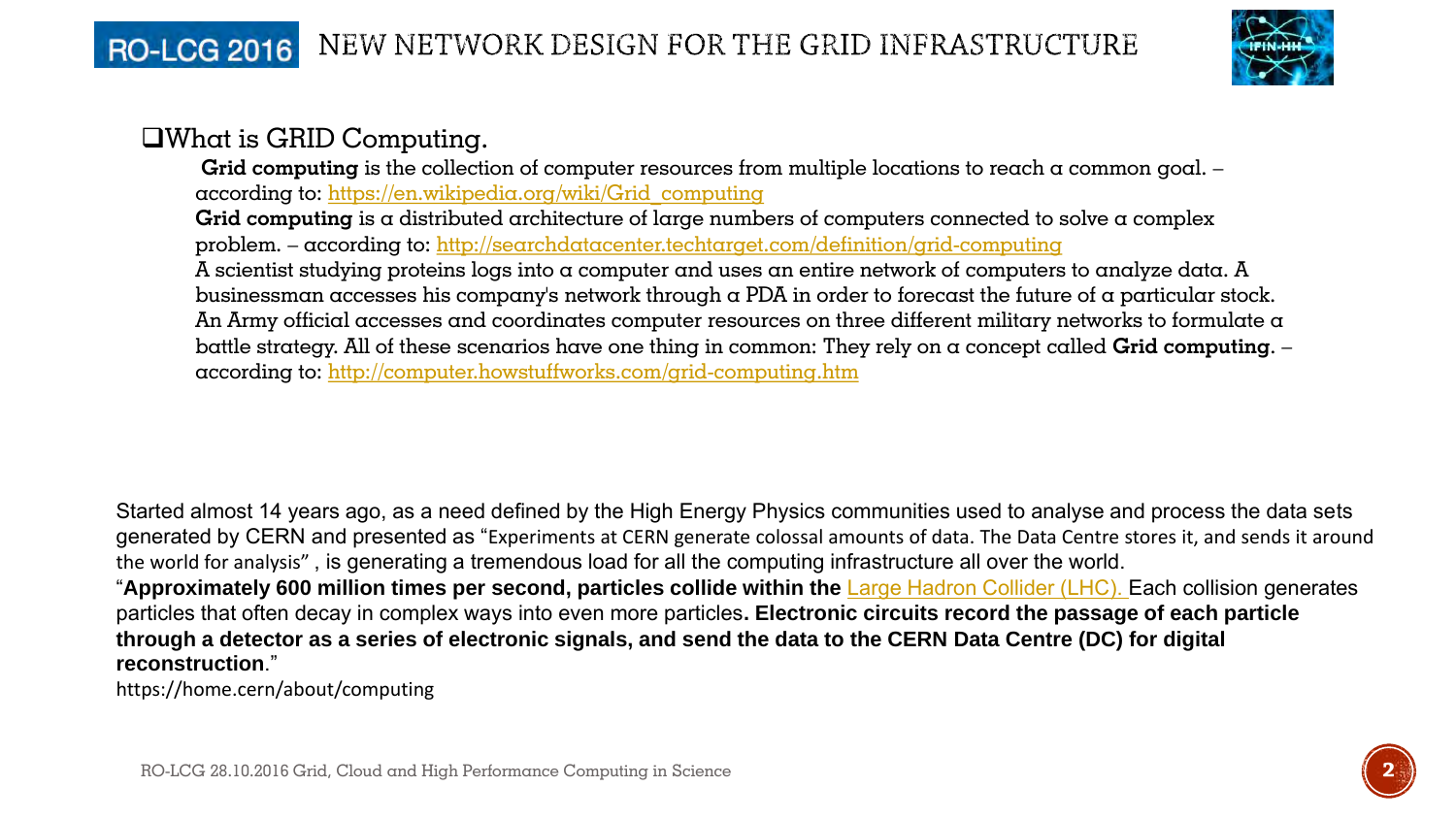#### **RO-LCG 2016** NEW NETWORK DESIGN FOR THE GRID INFRASTRUCTURE





**How it works:**

**Tier 0 ( CERN, and Wigner in Hungary) is storing the data sets emerging from the Data Acquisition, those centers are doing the initial processing of the data and Tape Storage. The data is than distributed to Tier 1's.**

**Tier 1 – Data centers that have Data Storage pledged to each experiment, are offering a big amount of Computing Power ( 10th of thousands of cores) that require access to large raw data sets for the data analysis and simulations.**

**Tier 2 – Smaller data centers that will have da Data made available by the T-1's, mainly smaller sites that are organized and maintained by collaborating Research Institutes or Universities, supporting mainly users tasks**

**Tier 3 – Small local clusters , dedicated to an experiment, deployed by a group of users or an individual PC**

The Worldwide LHC Computing Grid (WLCG) is a global collaboration of computer centres. Started 2002 to provide a resource to store, distribute and analyse the 15 petabytes (15 million gigabytes) of data generated every year by the Large Hadron Collider (LHC).

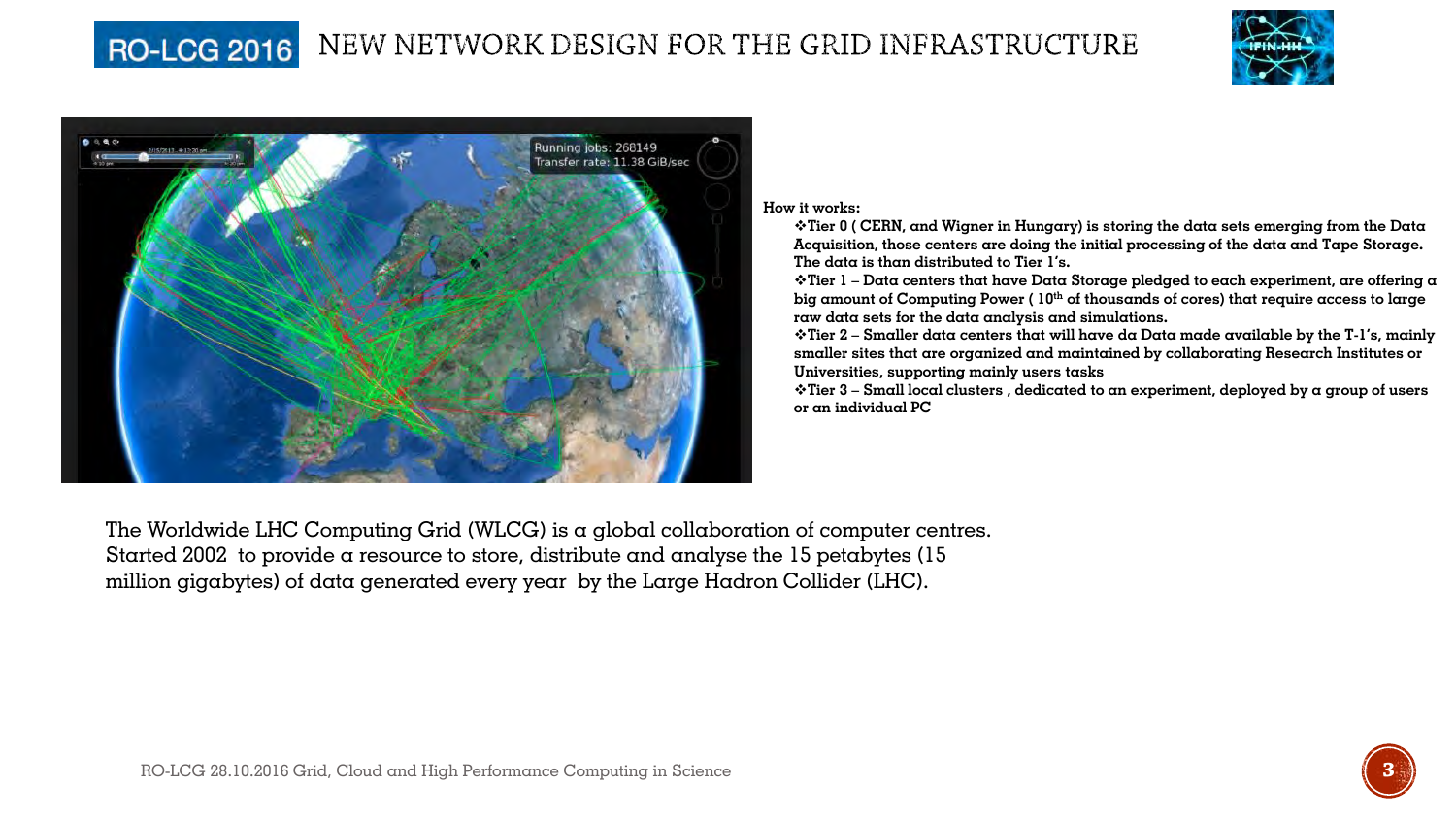## NEW NETWORK DESIGN FOR THE GRID INFRASTRUCTURE **RO-LCG 2016**



RO-LCG provides Grid resources and services through 7 computing centres:

1. Resource centres RO-13-ISS (alice) RO-14-ITIM (atlas) RO-16-UAIC (atlas) 2. Resource centres (of the experimental groups @ IFIN-HH) NIHAM (alice) RO-02-NIPNE (atlas) RO-11-NIPNE (lhcb) , RO-07-NIPNE (alice, atlas, lhcb) Computing: ~ 8000 cores Storage: 2.8 PetaBytes

All those aspects issue many requirements for the connectivity such as:

- High Speed Data Transfers to/from multiple places
- Stable links as the site has to provide a good uptime
- Bandwidth/Latency monitored ( perfsonar is deployed for each site).
- Redundancy for the backbone connections of the grid sites
- SLA to be implemented for the connections

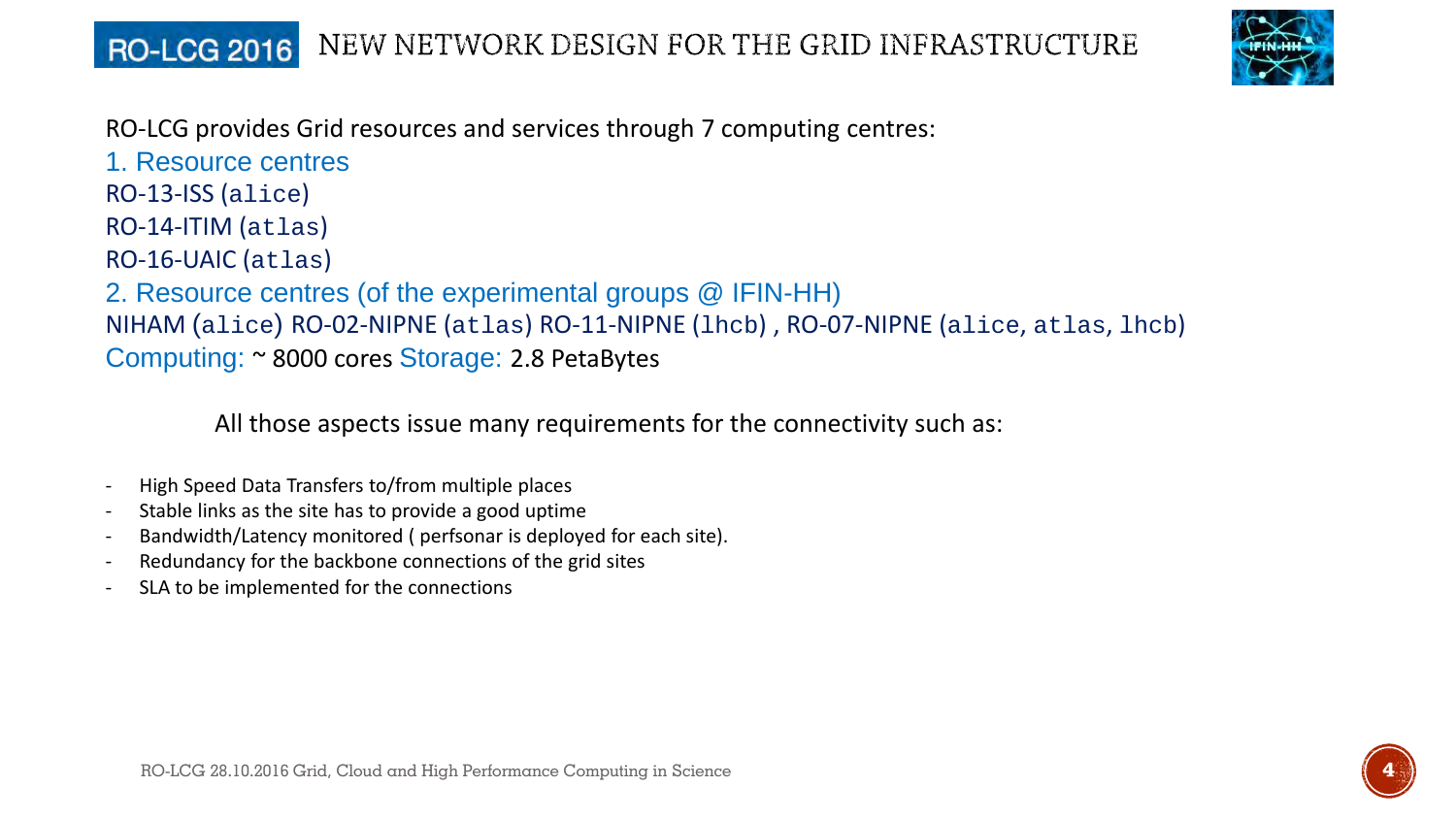### NEW NETWORK DESIGN FOR THE GRID INFRASTRUCTURE **RO-LCG 2016**





DFCTI provides access to RoEduNet for 9 institutions and 5 grid sites located in Magurele. These grid sites are connected by DFCTI to the NREN's NOC through  $\alpha$  10 Gbps link and backups. Since 2013, DFCTI hosts the Magurele PoP (point of presence) of the RoEduNet.

Due to the massive transfer of WLCG data, the in/out traffic is occasionally reaching values close to the bandwidth limit (see below).

Performance issues were carefully handled and redundancy is made for all the networking equipments and links

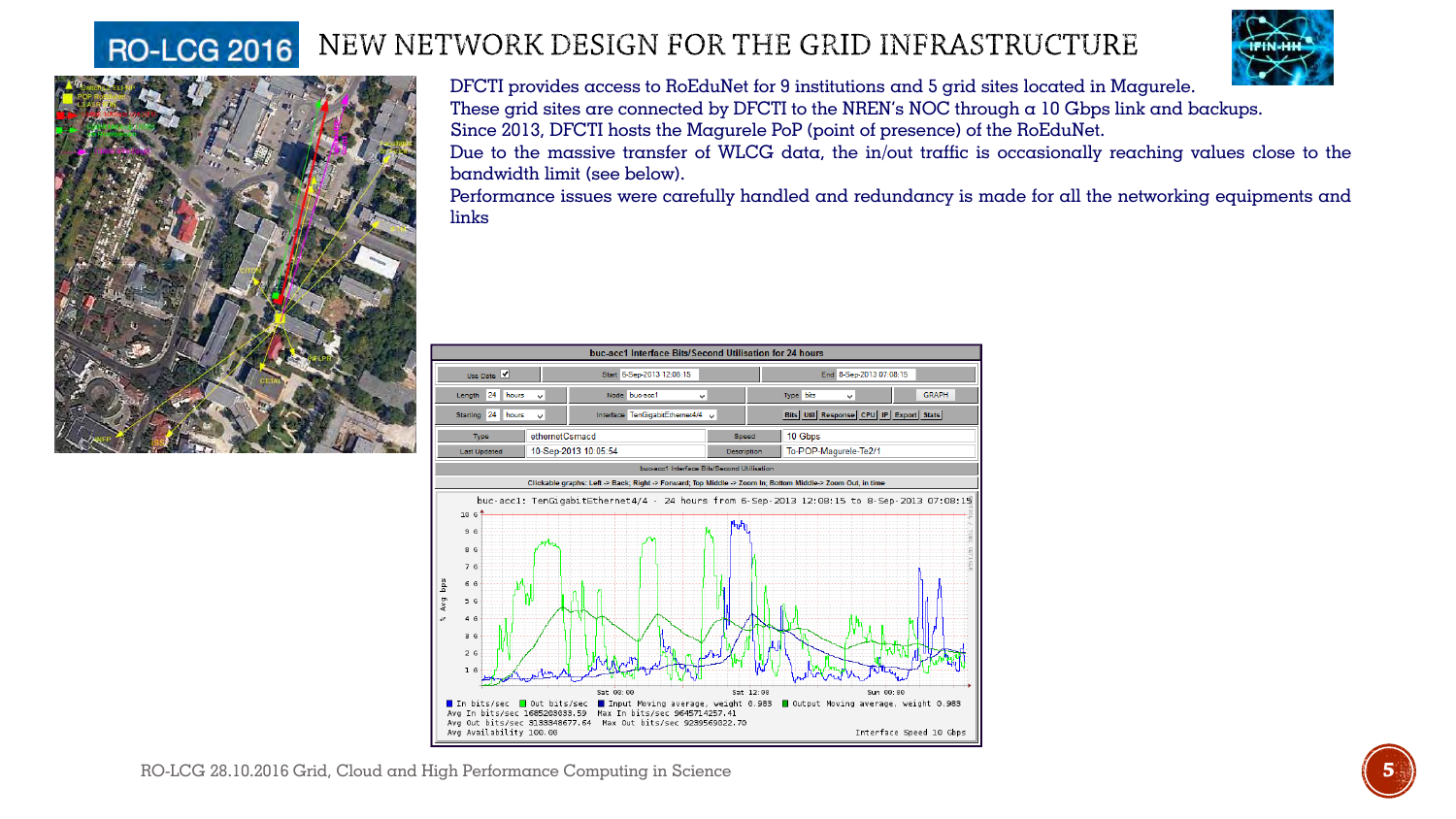### NEW NETWORK DESIGN FOR THE GRID INFRASTRUCTURE **RO-LCG 2016**





Problems on this design:

- Single IPV4 broadcast domain
- No redundancy for the distribution layer
- Multiple sites in the same Layer 2 network

Technical design proposal covers:

- Ip addressing issues
- Splits the broadcast domains
- Reliability and availability
- Virtual gateway for HA.

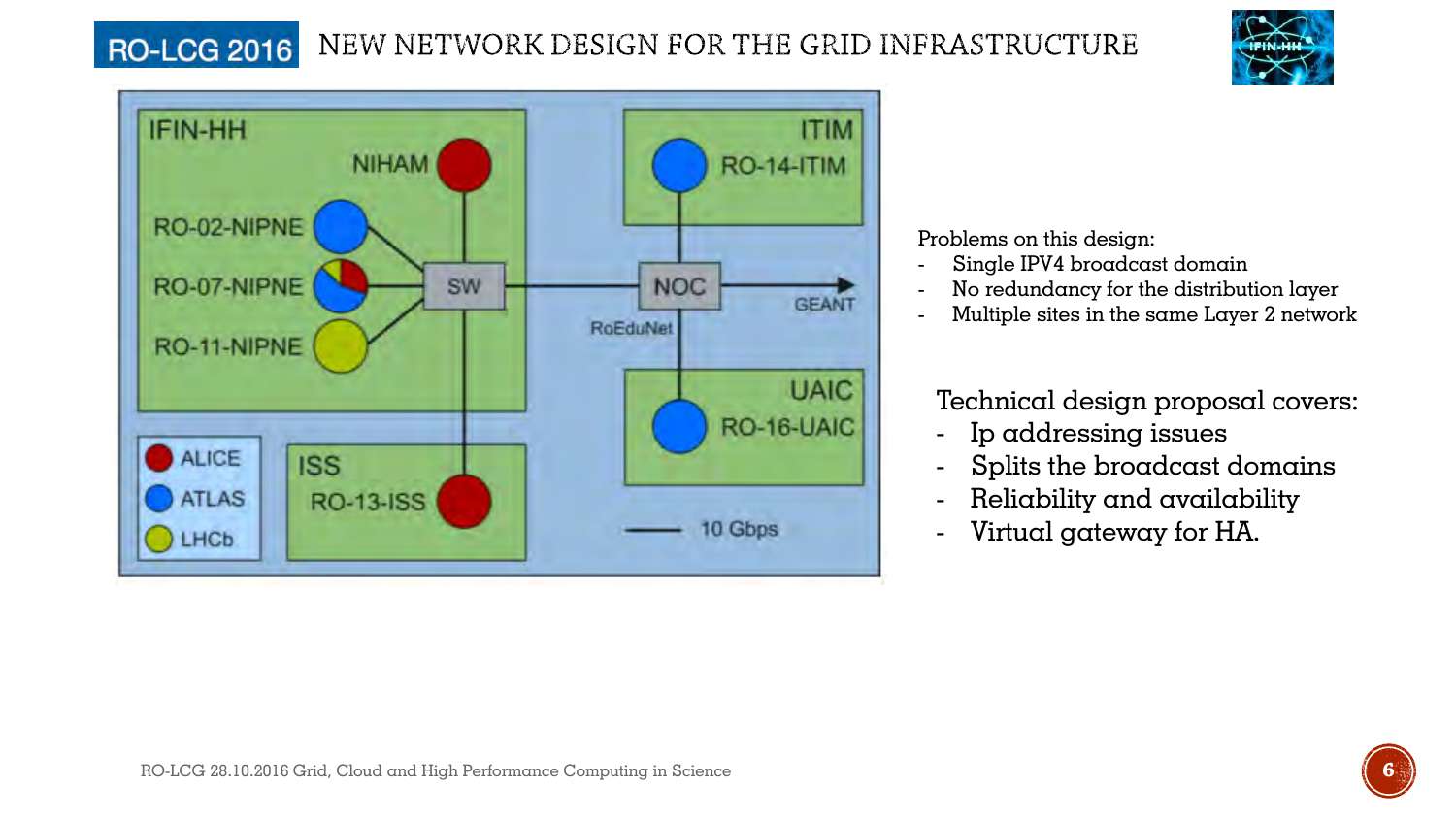# **RO-LCG 2016**

NEW NETWORK DESIGN FOR THE GRID INFRASTRUCTURE





RO-LCG 28.10.2016 Grid, Cloud and High Performance Computing in Science